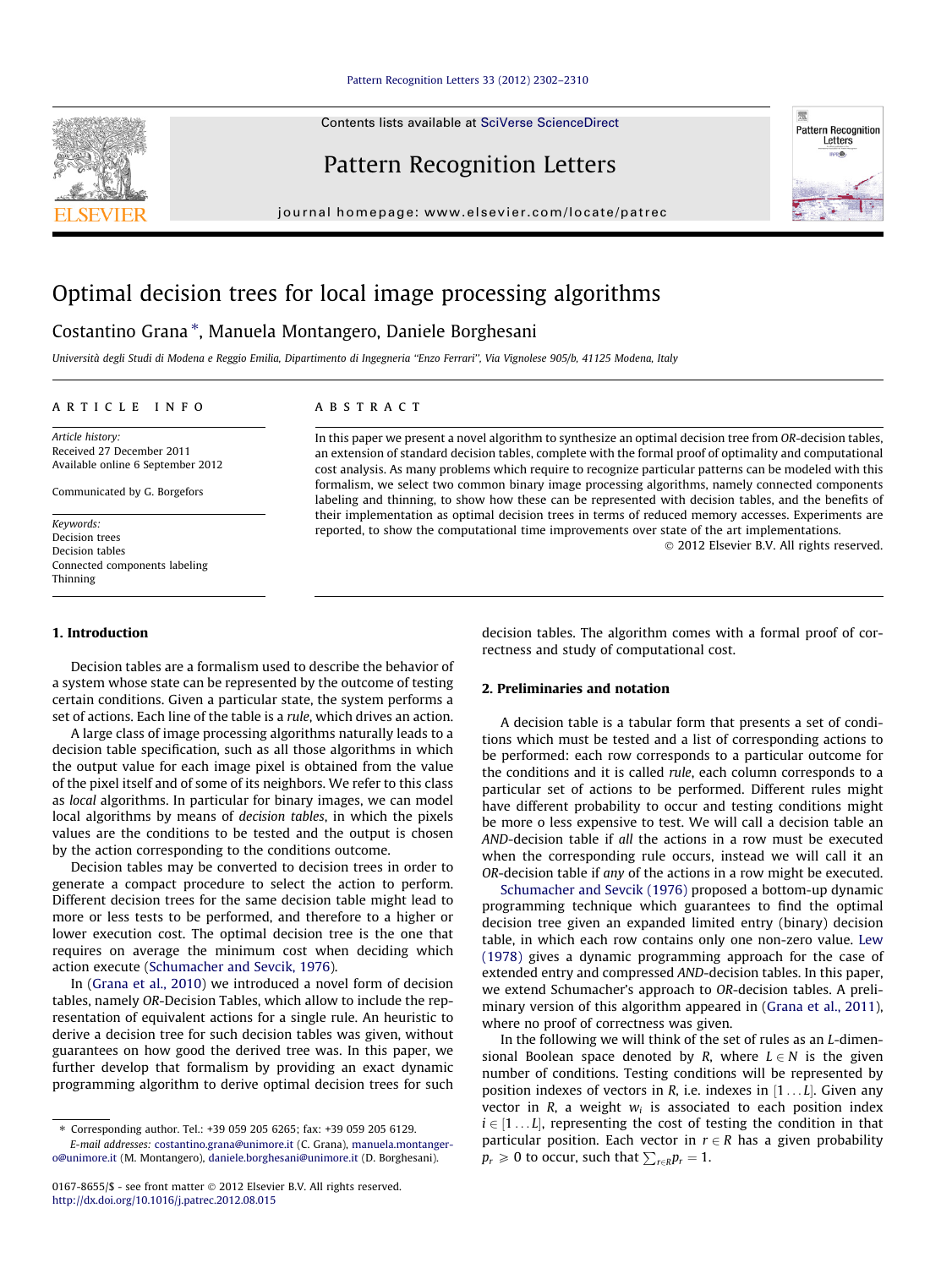We will call set  $K \subset R$  a k-cube if it is a cube in  ${0, 1}<sup>L</sup>$  of dimension k, and it will be represented as a L-vector containing k dashes  $(-)$  and  $L - k$  values 0's and 1's. The set of positions in which the vector contains dashes will be denoted as  $D_K$ . The occurrence probability of the k-cube K is the probability  $P_K$  of any element in K to occur, i.e.  $P_K = \sum_{r \in K} p_r$ . The set of all k-cubes, for each  $k = 0, \ldots, L$ , will be denoted with  $K_k$ .

Definition 1 (Extended Limited Entry OR-Decision Table). Given a set of actions A, an extended limited entry OR-decision table is the description of a function  $DT: R \to 2^A \setminus \{ \emptyset \}$ , meaning that any action in  $DT(r)$  might be executed when  $r \in R$  occurs.

Given an OR-Decision Table  $DT$  and a k-cube  $K \in R$ , set  $A_K$ denotes the actions (if any) that are common to all rules in K according to  $DT$ ; i.e.  $A_K = \bigcap_{r \in K}DT(r)$ (might be an empty set).

**Definition 2** (Decision Tree). Given an OR-Decision Table  $DT$  and a k-cube  $K \subset R$ , a Decision Tree for K, according to  $DT$ , is a binary tree T with the following properties:

- 1. Each leaf  $\ell$  corresponds to a k-cube, denoted by  $K_{\ell}$ , that is a subset of K. The cubes associated to the set of leaves of the tree are a partition of K. Each leaf  $\ell$  is associated to a non empty set of actions  $A_{K_{\ell}}$ , associated to cube  $K_{\ell}$  by function  $DT$ . Each internal node is labeled with an index  $i \in D_K$  (i.e. there is a dash at position  $i$  in the vector representation of  $K$ ) and is weighted by  $w_i$ . Left (resp. right) outgoing edges are labeled with 0 (resp. 1).
- 2. Two distinct nodes on the same root-leaf path can not have the same label. Root-leaf paths univocally identify, by means of nodes and edges labels, the (vector representation of the) cubes associated to leaves: positions labeling nodes on the path must be set to the value of the label on the corresponding outgoing edges, the remaining positions are set to a dash.

When using decision tables to determine which action to execute, we need to know the value assumed by exactly L conditions to identify the row of the table that corresponds to the occurred rule. On the contrary, when we use a decision tree (derived form the decision table) we only have to know the values assumed by the conditions whose indexes label the root-leaf path leading to a leaf associated to the cube that contains the occurred rule. This path might be shorter than L, therefore using the tree we avoid to test the conditions that are not on the root-leaf path. The sum of the weights of the missing conditions gives an indication of the gain that we have, concerning that particular rule, in using the tree instead of the table. On average, the gain in making a decision is given by the sum of the gains given by rules in leaves, weighted by the probability that the rules associated to leaves occur; for this reason, the gain of a tree is a measure of the weights of the conditions that, on the average, we do not have to test in order to decide which actions to take when rules occur.

**Definition 3** (Gain of a Decision Tree). Given a k-cube K and a decision tree  $T$  for  $K$ , the gain of  $T$  is defined in the following way:

$$
gain(T) = \sum_{\ell \in \mathcal{L}} \left( P_{K_{\ell}} \sum_{i \in D_{K_{\ell}}} w_i \right), \tag{1}
$$

where  ${\cal L}$  is the set of leaves of the tree,  $D_{K_\ell} \subseteq D_K \subseteq [1 \dots L]$  is the set of position in which cube  $K_{\ell}$  have dashes and the  $w_i$ s are their corresponding weights. An Optimal Decision Tree for k-cube K is a decision tree for the cube with maximum gain (might not be unique).

**Observation 1.** Given the definition of gain, we observe that:

- 1. If  $P_K = 0$  for cube K, any decision tree for K has gain equal to zero as no element of the cube will ever occur. Moreover, a single leaf is the smallest possible tree representation of such a cube.
- 2. If a tree is a leaf  $\ell$ , the gain of a leaf is well defined, as the summation in Eq. 1 has exactly one term, and  $K = K_{\ell}$ .
- 3. If a leaf  $\ell$  corresponds to a 0-cube  $K_{\ell}$  (meaning that all conditions must be tested), then the summation over indexes in  $D_{K}$ . is empty (being  $|D_{K_i}| = 0$ ) and the gain of the leaf is zero.
- 4. If a leaf has probability zero to occur, the gain is zero again. This makes sense, as there is no possible gain coming from rules that will never occur.

#### 3. Optimal decision tree generation from OR-decision tables

In order to derive a decision tree for a  $k$ -cube  $K$  it is possible to recursively proceed in the following way: select an index  $j \in D_K$ (i.e. that is set to a dash) and make the root of the tree a node labeled with index *j*. Partition the cube K into two cubes  $K_{i,0}$  and  $K_{i,1}$  such that dash in position *j* is set to zero in  $K_{i,0}$  and to one in  $K_{i,1}$ . Recursively build decision trees for the two cubes of the partition, then make them the left and right children of the root, respectively. Recursion stops when the set of actions associated to a cube is non empty (i.e.  $A_K \neq \{\emptyset\}$ ).

The gain of the obtained tree is strongly affected by the order used to select the index that determines the cube partition. A treecompatible partition is a partition of cube  $K$  done according to an index *j* in  $D_K$ , in which index *j* distinguishes between  $K_{i,0}$  and  $K_{i,1}$ . There are  $k$  distinct tree-compatible partition for any  $k$ -cube  $K$ , one for each different index in  $D_K$ . Moreover, each subcube of the partition has dashes in the same positions given by set  $D_K \setminus \{j\}$ . All rules of one subcube have condition in position *i* set to zero, while those in the other subcube have that condition set to one.

Proposition 1. Given a k-cube K and any tree-compatible partition  ${K_{i,0}, K_{i,1}}$  for K we have

$$
P_K = P_{K_{j,0}} + P_{K_{j,1}} \quad \text{and} \quad A_K = A_{K_{j,0}} \cap A_{K_{j,1}}.
$$
 (2)

**Proof.** The proof follows directly from the fact that  $\{K_{i,0}, K_{i,1}\}\$ is a partition of K and from definitions of  $P_K$  and  $A_k$ .  $\Box$ 

Observe that not all cube partitions are suitable for decision tree construction, only tree-compatible ones are. Consider, for example, cube  $K = \{00, 01, 10, 11\}$  and the non tree-compatible partition  $K' = \{00\}, K'' = \{01, 10, 11\}$ . Assume that the intersection of actions associated to the cubes is empty (i.e.  $A_{K'} \cap A_{K''} = \{\emptyset\}$ ). Hence, the decision tree must have at least one internal node. Assume we label the node with index  $i = 1$ . To satisfy decision trees properties, rules of  $K'$  are to be placed in the subtree reached by following the outgoing arc labeled with zero, while rules of  $K''$  should be placed in the subtree reached by following the outgoing arc labeled with one. But this is not possible as rule  $01 \in K''$  would be misplaced (it should be reached by following the outgoing arc labeled with one). Analogously, assume we label the node with index  $i = 2$ , then rules of K' belong to the subtrees reached by following the outgoing arc labeled with zero to satisfy decision trees property, and hence rules in  $K''$  are to be placed in the subtree reached by following the outgoing arc labeled with one. Again, this is impossible, as rule  $10 \in K''$  is misplaced.

#### 3.1. Dynamic programming algorithm

An optimal decision tree can be computed using a generalization of the dynamic programming strategy introduced by [Schum](#page-8-0)[acher and Sevcik \(1976\)](#page-8-0): starting from 0-cubes and for increasing dimension of cubes, the algorithm computes the gain of all possible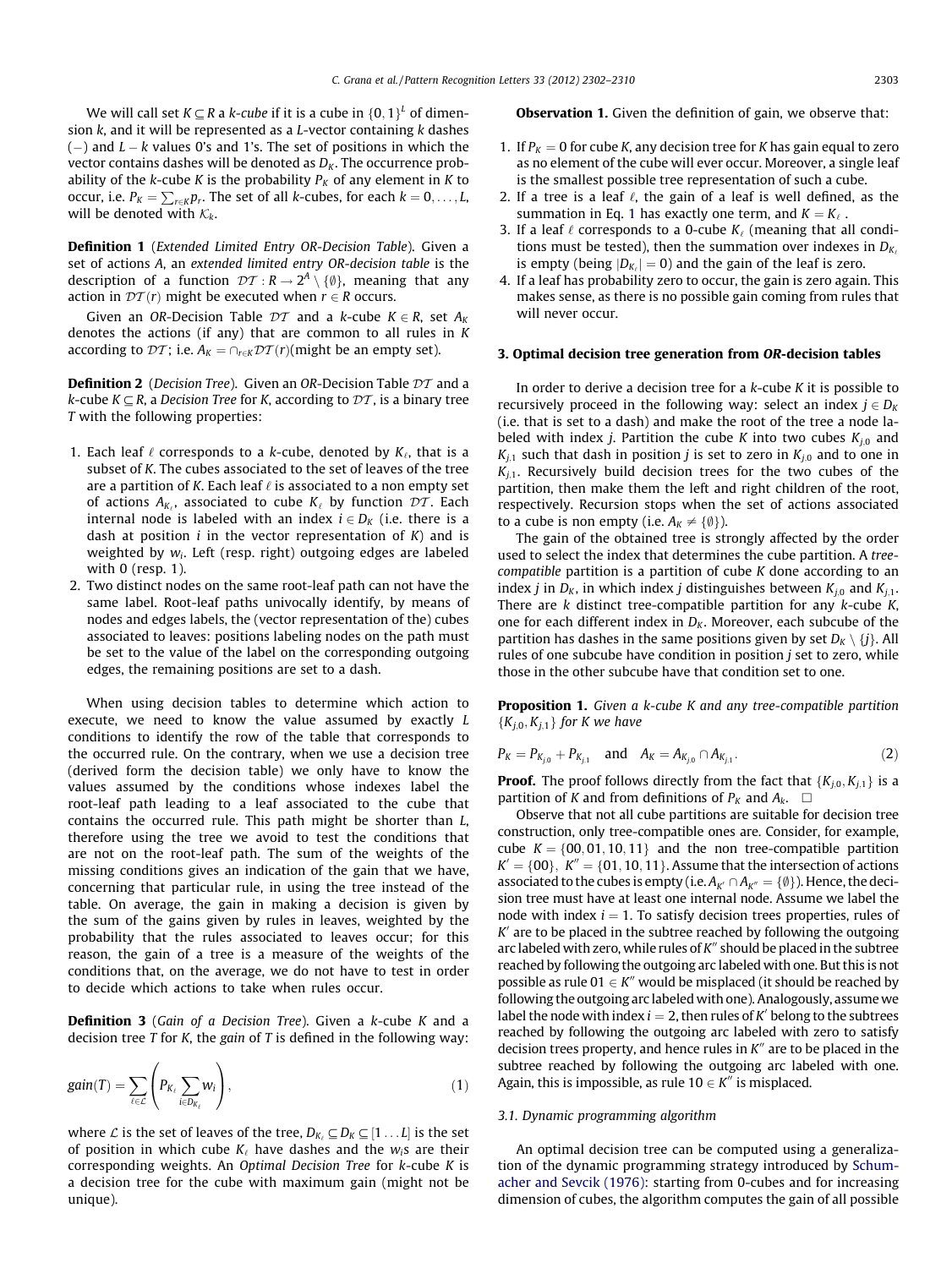<span id="page-2-0"></span>trees for all cubes and keeps track only of the ones having maximum gain. The pseudo-code is given in Algorithm 1.

| Algorithm 1. MGDT - Maximum Gain Decision Tree for OR-<br><b>Decision Tables</b>                                         |
|--------------------------------------------------------------------------------------------------------------------------|
| $\triangleright$ Initialization of 0-cubes in<br>1: for $K \in R$ do<br>$R \in \mathcal{K}_0$                            |
| 2: $Gain_K^* \leftarrow 0$                                                                                               |
| 3: $A_K \leftarrow \mathcal{DT}(K)$ $\triangleright$ the set of actions associated to rule K by the<br>OR-decision table |
| 4: $P_K \leftarrow p_K$<br>$\triangleright$ the occurrence probability of rule K<br>5: end for                           |
| $\triangleright$ for all possible cube<br>6: for $n \in [1, L]$ do<br>dimensions > 0                                     |
| $\triangleright$ for all possible cubes with <i>n</i><br>7: for $K \in \mathcal{K}_n$ do<br>dashes                       |
| $\triangleright$ compute current cube probability and set of actions                                                     |
| by means of a tree-compatible partition                                                                                  |
| 8:<br>$P_K \leftarrow P_{K_{i,0}} + P_{K_{i,1}}$<br>$\triangleright$ where <i>j</i> is any index in                      |
| $D_K$                                                                                                                    |
| 9:<br>$A_K \leftarrow A_{K_{j,0}} \cap A_{K_{j,1}}$                                                                      |
| if $P_K = 0$ then<br>10:                                                                                                 |
| $Gain_K^* \leftarrow 0$<br>11:                                                                                           |
| 12:<br>else                                                                                                              |
| 13:<br>if $A_K \neq \emptyset$ then                                                                                      |
| 14:<br>$Gain_K^* \leftarrow w_j P_K + Gain_{K_{i,0}}^* + Gain_{K_{i,1}}^*$                                               |
| $else$ $\triangleright$ compute gains obtained by tree-compatible<br>15:                                                 |
| partitions, one at the time                                                                                              |
| $\triangleright$ for all positions set<br>16:<br>for $i \in D_K$ do                                                      |
| to a dash                                                                                                                |
| $Gain_K(i) \leftarrow Gain_{K_{i0}}^* + Gain_{K_{i1}}^*$<br>17:                                                          |
| end for<br>18:                                                                                                           |
| $\triangleright$ keep the best gain and its index                                                                        |
| $i_K^* \leftarrow \text{argmax}_{i \in D_K} \text{Gain}_K(i)$<br>19:                                                     |
| $Gain_K^* \leftarrow Gain_K(i_K^*)$<br>20:                                                                               |
| 21:<br>end if<br>22:<br>end if                                                                                           |
| 23:<br>end for                                                                                                           |
| $24:$ end for                                                                                                            |
| 25: BuildTree R<br>$\triangleright$ recursively build tree on entire set of                                              |
| rules $R \in \mathcal{K}_L$                                                                                              |
| 26: procedure BUILDTREE K                                                                                                |
| if $P_K = 0$ or $A_K \neq \emptyset$ then<br>27:                                                                         |
| $\triangleright$ create leaf corresponding to cube K and associated                                                      |
| to set of actions $A_K$                                                                                                  |
| 28: Create Leaf $A_K$                                                                                                    |
| 29:<br>else                                                                                                              |
| $\triangleright$ recursively build trees on subcubes given by tree-                                                      |
| compatible partition distinguished by index $i_K^*$                                                                      |
| left $\leftarrow$ BuildTree $K_{i_{\nu},0}$<br>30:                                                                       |
| 31:<br>right $\leftarrow$ BuildTree $K_{i_k^*,1}$                                                                        |
| $\triangleright$ create internal node labeled by index $i_K^*$ , with subtrees                                           |
| build by recursive calls                                                                                                 |
| 32:<br>CreateNode $i_K^*$ , left, sright                                                                                 |
| 33:<br>end if                                                                                                            |
| 34:end procedure                                                                                                         |

To prove the algorithm correctness we first concentrate on leaves, than we move forward to trees with internal nodes.

**Lemma 1.** Given an OR-Decision Table  $DT$  and a k-cube K (for some  $0 \leq k \leq L$ ), let  $A_K$  be the set of actions associated by  $DT$  to cube K. If  $P_K \neq 0$  and  $A_K \neq \{\emptyset\}$ , then the optimal decision tree for K is unique and it is composed of only one node (a leaf).

**Proof.** Assume, by contradiction, that there exist an optimal decision tree T for K with more than one node and such that  $gain(T) = OPT$  is optimal. Then, there must exist two sibling leaves  $\ell_0$  and  $\ell_1$  such that:

- 1.  $P_{\ell_0} > 0$  or  $P_{\ell_1} > 0$  (if such a pair does not exist, then it must be  $P_K = 0$ , contradiction);
- 2. dashes of their corresponding cubes are in positions in set  $D \subseteq D_K$  (being siblings, the set of positions is the same) such that  $|D| = |D_K| - 1;$
- 3. their parent is node *v*, labeled with *i*, for some  $1 \le i \le L$  and  $i \notin D$ ;
- 4.  $A_{\ell_0} \cap A_{\ell_1} \supseteq A_K \neq \{\emptyset\}.$

Build a new decision tree  $T'$  for K by replacing node  $v$  in T with a new leaf  $\ell$  corresponding to the cube  $K_{\ell_0} \cup K_{\ell_1}$ , and associate set of actions  $A_{\ell_0} \cap A_{\ell_1} \neq {\emptyset}$ . The set of leaves of the new tree T' is given by  $((\mathcal{L} \setminus (\ell_0 \cup \ell_1)) \cup \{\ell\})$  and the gain of T' might be computed in the following way:

$$
gain(T') = gain(T) - [gain(\ell_0) + gain(\ell_1)] + gain(\ell)
$$
  
=  $OPT - \left[ P_{\ell_0} \sum_{j \in D} w_j + P_{\ell_1} \sum_{j \in D} w_j \right] + P_{\ell} \sum_{j \in D \cup \{i\}} w_j$   
=  $OPT + P_{\ell} w_i > OPT$ , (3)

as  $P_{\ell} = P_{\ell_0} + P_{\ell_1} > 0$  and  $w_i > 0$ . Contradiction, T was supposed to have maximum gain.  $\square$ 

**Lemma 2.** Given an OR-Decision Table  $DT$  and a k-cube K (for some  $0 \leq k \leq L$ ), let  $A_K$  be the set of actions associated by  $DT$  to cube K. If  $P_K \neq 0$  and  $A_K \neq \{\emptyset\}$ , then algorithm MGDT associates to cube K a Gain $<sub>K</sub><sup>*</sup>$  such that</sub>

$$
Gain_K^* = P_K \sum_{i \in D_K} w_i.
$$
\n(4)

Proof. Proof is by induction on cube dimension. Base case: For 0-cubes we have (line 2)  $Gain_K^* = 0 = P_K \sum_{i \in D_K} w_i$ , as  $D_K = \{\emptyset\}$ . Inductive hypothesis: assume they are true for cubes such that  $P_K \neq 0$  and  $A_K \neq {\emptyset}$ , having dimension up to  $k - 1$ . Inductive step: Consider k-cube K such that  $k > 0, P_K \neq 0$  and  $A_K \neq \{\emptyset\}$ . Then algorithm MGDT computes  $Gain^*_K$  according to line 14. Observe that, for any  $j \in D_K$ , the tree-compatible partition  $\{K_{j,0}, K_{j,1}\}\)$  has the following properties: (1)  $K_{j,0}$  and  $K_{j,1}$  are  $(k-1)$ -cubes; (2)  $P_{K_{j,0}} + P_{K_{j,1}} = P_K$  and  $\max\{P_{K_{j,0}}, P_{K_{j,1}}\} > 0$ ; (3)  $A_{K_{j,0}}, A_{K_{j,1}} \neq \{\emptyset\}$  and (4)  $D_{K_{i,0}} = D_{K_{i,1}} = D_K \setminus \{j\}.$ 

Suppose at first that  $P_{K_{i,0}}, P_{K_{i,1}} > 0$ , hence, inductive hypothesis applies to both  $K_{i,0}$  and  $K_{i,1}$  and

$$
Gain_{K}^{*} = w_{j}P_{K} + Gain_{K_{j,0}}^{*} + Gain_{K_{j,1}}^{*} \text{ (line 14)}using the inductive hypothesis =  $w_{j}P_{K} + P_{K_{j,0}} \sum_{i \in D_{K} \setminus \{j\}} w_{i} + P_{K_{j,1}} \sum_{i \in D_{K} \setminus \{j\}} w_{i} = P_{K} \sum_{i \in D_{K}} w_{i}$
$$

Without loss of generality, suppose now that  $P_{K_{i,0}} = 0$  and  $P_{K_{i,1}} > 0$ , then inductive hypothesis applies only to  $K_{j,1}$ ,  $P_K = P_{K_{j,1}}$  and  $Gain^*_{K_{j,0}} = 0$  (lines 10, 11). We have

 $Gain_K^* = w_j P_K + Gain_{K_{j,1}}^*$  (line 14)

using the inductive hypothesis = 
$$
w_j P_K + P_K \sum_{i \in D_K \setminus \{j\}} w_i = P_K \sum_{i \in D_K} w_i
$$
.

**Corollary 1.** If  $P_K = 0$  or  $A_K \neq \{\emptyset\}$ , procedure BUILDTREE(K) computes an optimal decision tree for K with only one leaf.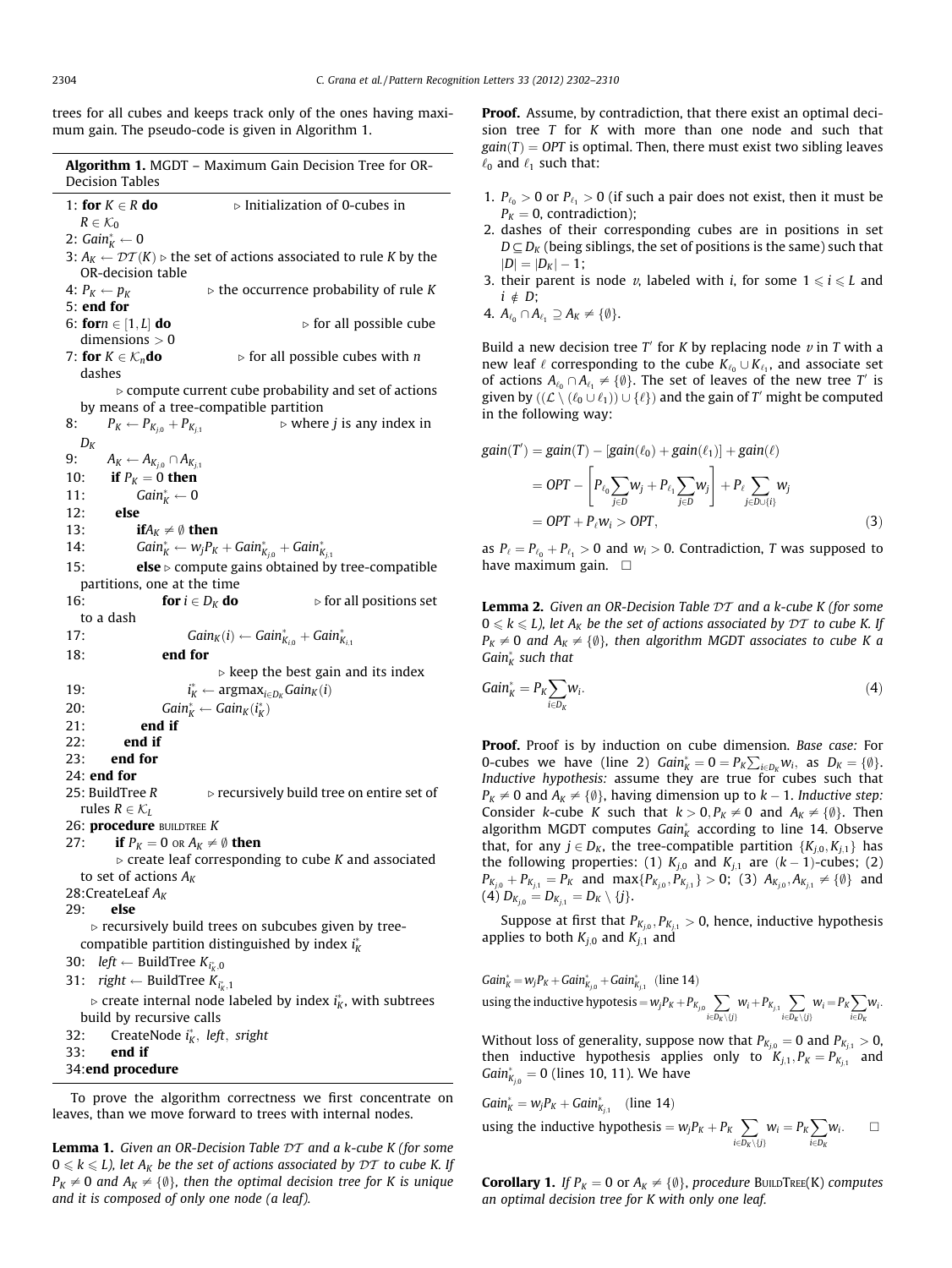**Proof.** If  $P_K = 0$ , the algorithm associates to K a gain equal to zero (lines 10, 11) and builds a tree that is a single leaf (line 28), optimal by definition and observation 1.1.

If  $A_K \neq \{\emptyset\}$  and  $P_K \neq 0$ , then by [Lemma 1](#page-2-0) the optimal tree must be a leaf. The algorithm builds a tree that is a single leaf (line 28) to which it is associated the gain of Eq. [\(4\)](#page-2-0) that is the definition of gain in the case in which the tree is a leaf.  $\Box$ 

**Lemma 3.** Given an OR-Decision Table  $DT$  and a k-cube K such that  $P \neq 0$  and  $A_K = 0$ , let T be a decision tree for K of height  $h \geq 1$  and let  $T_0$  and  $T_1$  be the subtrees of T. The gain of the tree might be recursively computed in the following way:

$$
gain(T) = gain(T_0) + gain(T_1).
$$

**Proof.** Let  $\mathcal{L}$  (resp.  $\mathcal{L}_0$ ,  $\mathcal{L}_1$ ) be the set of leaves of T (resp.  $T_0$ ,  $T_1$ ). We have that  $\mathcal{L} = \mathcal{L}_0 \cup \mathcal{L}_1$ , regardless form the fact that  $T_0$  or  $T_1$  are leaves or proper subtrees. We have,

$$
gain(T_0) + gain(T_1) = \sum_{\ell \in \mathcal{L}_0} \left( P_{K_{\ell}} \sum_{j \in D_{\ell}} w_j \right) + \sum_{\ell \in \mathcal{L}_1} \left( P_{K_{\ell}} \sum_{j \in D_{\ell}} w_j \right)
$$

$$
= \sum_{\ell \in \{\mathcal{L}_0 \cup \mathcal{L}_1\}} \left( P_{K_{\ell}} \sum_{j \in D_{\ell}} w_j \right) = gain(T). \qquad \Box
$$

Corollary 2. The maximum gain achievable by a decision tree for K is

$$
\max_{i \in D_K} (gain(K_{i,0}) + gain(K_{i,1})). \tag{5}
$$

**Corollary 3.** If  $P_K \neq 0$  and  $A_K = \{\emptyset\}$ , procedure BUILDTREE (K) computes the optimal decision tree for K.

Finally, we can conclude that.

Theorem 1. Given an expanded limited entry OR-Decision Table  $DT: \{0,1\}^L \rightarrow 2^A \setminus \{\emptyset\}$ , algorithm MGDT computes an optimal decision tree.

#### 3.2. Computational time

The algorithm considers  $3<sup>L</sup>$  cubes, one for all possible words of length L on the three letter alphabet  $\{0, 1, -\}$  (for cycles in lines 6 and 7). In the worst case, for cube  $K$  of dimension  $n$  it computes: (1) the intersection of the actions associated to the cubes in one tree-compatible partition (line 9); this task can be accomplished, in the worst case, in time linear with the number of actions. (2)  $n$ gains, one for each index in  $D<sub>K</sub>$  (lines 16–18), each in constant time.

The final recursive procedure for tree construction adds, in the worst case (in which a complete binary tree is constructed) an  $O(2<sup>L</sup>)$  term. Hence, the computational time of the algorithm is upper bounded by:

$$
3^{L} \cdot (L + |A|) + 2^{L} \in O(3^{L} \cdot \max\{L, |A|\}). \tag{6}
$$

#### 3.3. About different types of decision tables

In literature other decision tables have been studied, representing functions having different domain or co-domain and different meaning.

Decision tables considered in ([Schumacher and Sevcik, 1976\)](#page-8-0) are description of functions  $DT : R \rightarrow A$ , meaning that exactly one action to execute when rules occur. Therefore, these are a special case of the OR-decision tables considered in this paper (as  $A\subset 2^A$ ) and our algorithm can be applied to those decision tables

as well. In this case, however, the intersection of the set of actions can be accomplished in  $O(1)$  computational time, leading to a tighter upper bound of the total computational running time, i.e.  $O(3^L \cdot L)$ .

AND-decision tables describe functions  $\mathcal{DT}: R \to 2^A \setminus \{\emptyset\}$ , meaning that all actions in  $DT(r)$  must be executed when rule r occurs, contrarily to what happens with OR-decision tables in which any action might be executed. Nevertheless, our algorithm might be applied also in this case with a simple pre-processing of the decision table: build a new set of composed-actions  $A = \{DT(r)|r \in R\}$  and consider the OR-decision table that associates to rule  $r$  the composed-action  $DT(r)$ . In this case, the worst case computational running time is upperbounded by  $O(2^L \cdot 2^{|A|} + 3^L \cdot L)$ , where the first term comes from the table pre-processing (once this is done, intersections of the set of actions might be accomplished in  $O(1)$  also in this case).

Compressed OR-Decision tables  $\mathcal{DT}: \cup_{i\in [0..L]} \mathcal{K}_i \to 2^A\setminus \{\emptyset\}$  assign a set of actions to cubes of rules. One might think that the algorithm might be used also in this case, by just making a leaf associated to all the rules in the cube that corresponds to a compressed rule. In [Fig. 1](#page-4-0) we give a very simple example showing that, this approach, does not lead to the optimal decision tree. Hence, to derive a decision tree starting from a compressed table, we first have to expand the table (and might get a new table with size exponential in the size of the original one) or use a different approach.

#### 4. Decision tables applied to image processing problems

In this section we show how the described approach can be effectively applied to two common image processing tasks: connected components labeling and thinning. The former requires the use of OR-decision tables, while the latter only requires two mutually exclusive actions, thus implicitly leads to a single entry decision table. Anyway, both can be improved by the application of the proposed technique.

#### 4.1. Connected components labeling

Labeling algorithms take care of the assignment of a unique identifier (an integer value, namely *label*) to every connected component of the image, in order to give the possibility to refer to it in the next processing steps. This is classically performed in 3 steps ([Rosenfeld and Pfaltz, 1966\)](#page-8-0): provisional labels assignment and collection of label equivalences, equivalences resolution, and final label assignment.

During the first step, each pixel label is evaluated by only looking at the labels of its already processed neighbors. When using 8-connectivity, these pixels belong to the scanning mask shown in [Fig. 2](#page-4-0)(A). As mentioned before, during the scanning procedure, the same connected component can be assigned different (provisional) labels, so all algorithms adopt some mechanism to keep track of the possible equivalences.

In the second step, all the provisional labels must be segregated into disjoint sets, or disjoint equivalence classes. As soon as an unprocessed equivalence is considered (online equivalent labels resolution, as in [\(Di Stefano and Bulgarelli, 1999\)](#page-7-0)), a ''merging'' between classes is needed, that is some operation which allows to mark as equivalent all labels involved. Most of the recent optimizations introduced in modern connected components labeling techniques aim at increasing the efficiency of this step (Union-Find algorithm [\(Galil and Italiano, 1991](#page-7-0))).

Once the equivalences have been eventually solved, in the third step a second pass over the image is performed in order to assign to each foreground pixel the representative label of its equivalence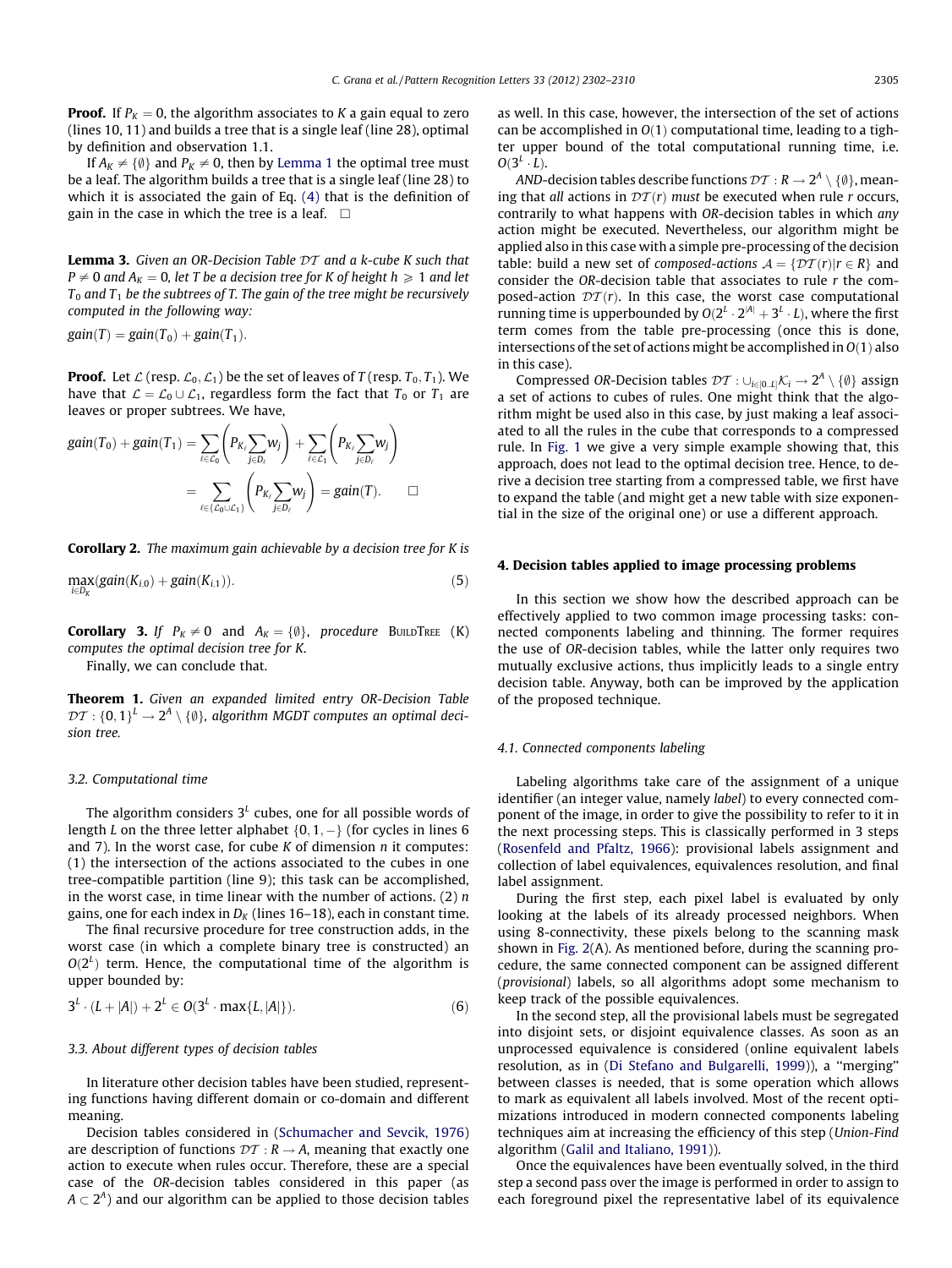<span id="page-4-0"></span>

Fig. 1. Example showing that algorithm MGDT can not be applied to compressed OR-Decision tables without expanding the table. (A) Compressed OR-Decision table with two conditions C<sub>1</sub> and C<sub>2</sub>, and two actions  $a_1$  and  $a_2$ . We have  $w_i = 1$  for all conditions, and  $p_i = 1/4$  for all rules. (B) and (C) Decision trees for the table in (A): labels of internal nodes correspond to the conditions to be tested. Labels of leaves correspond to actions to take (if more than one action is present, this means that any can be taken). Labels on edges represent conditions testing outcome. (B) Tree build without splitting compressed rule 1–. This tree has gain  $1/2$ . (C) Tree build by splitting rule 1– having gain 1, greater that (B).

class. Usually, the class representative is unique and is set to be the minimum label value in the class.

In the recent literature, a set of works enclosed the main innovations in the field of connected components labeling. Wu et al. (2005) defined an interesting optimization to reduce the number of labels by exploiting a decision tree to minimize the number of neighboring pixels to be visited in order to evaluate the label of the current pixel. Authors indeed observed that in a 8-connected components neighborhood, among all the neighboring pixels, often only one of them is sufficient to determine the label of the current pixel. In the same paper, authors proposed also a strategy to improve the Union-Find algorithm by means of an array-based data structure. [He et al. \(2007\)](#page-8-0) proposed another fast approach in the form of a two scan algorithm. The data structure used to manage the label resolution is implemented using three arrays in order to link the sets of equivalent classes without the use of pointers. Adopting this data structure, [He et al. \(2008\)](#page-8-0) proposed a decision tree to optimize the neighborhood exploration applying merging only when needed.

The procedure of collecting labels and solving equivalences may be described by a command execution metaphor: the current and neighboring pixels provide a binary command word, interpreting foreground pixels as 1s and background pixels as 0s. A different action must be taken based on the command received. We may identify four different types of actions: no action is performed if the current pixel does not belong to the foreground, a new label is created when the neighborhood is only composed of background pixels, an assign action gives the current pixel the label of a neighbor when no conflict occurs (either only one pixel is foreground or all pixels share the same label), and finally a merge action is performed to solve an equivalence between two or more classes and a representative is assigned to the current pixel. The relation between the commands and the corresponding actions may be conveniently described by means of a decision table.

As shown in ([Wu et al., 2005\)](#page-8-0), we can notice that, in algorithms with online equivalences resolution, already processed 8-connected foreground pixels cannot have different labels. This allows to remove merge operations between these pixels, substituting



Fig. 2. The OR-decision table obtained by applying the nieghborhood information in 8-connection. We get rid of most of the merge operations by alternatively using more lightweight assign operations. An heuristic or an exhaustive search can be used to select the most convenient action among the alternatives, here represented by bold 1s.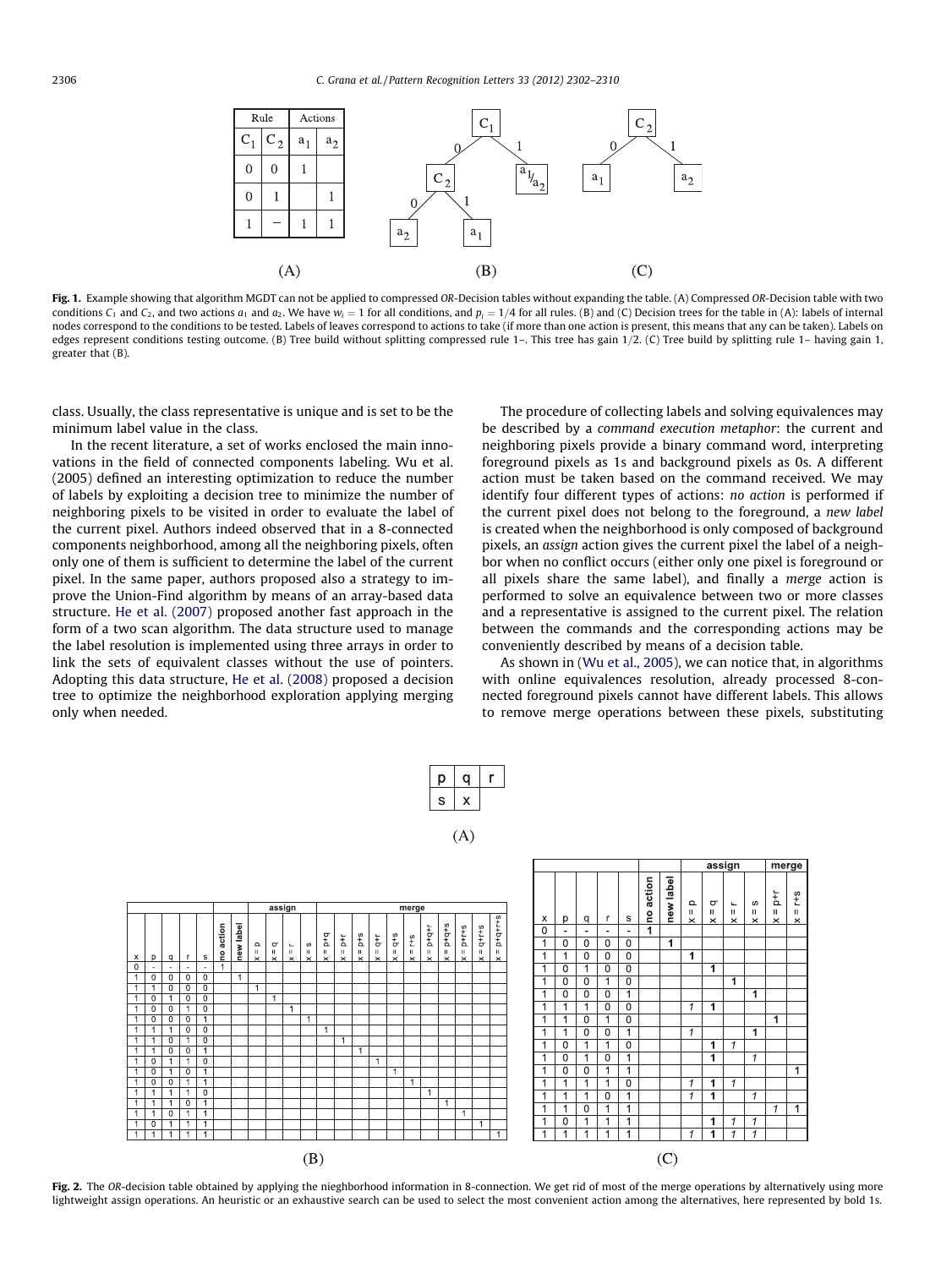<span id="page-5-0"></span>

Fig. 3. The direct comparison between the He's approach (He08) with the three evolutions of block based decision tree approach, from the initial proposal with heuristic selection between alternative rules (BBHDT), further improved with the optimal decision tree generation (BBOUDT) and finally enhanced with a probabilistic weight of the rules (BBOPDT).

them with equivalent actions like assignments of either of the involved pixels labels. Extending the same considerations throughout the whole rule set, we can transform the original naïve decision table of [Fig. 2](#page-4-0)(A) into the OR-decision table of [Fig. 2](#page-4-0)(C), in which most of the merge operations are avoided and multiple alternatives between assign operations are available.

When using 8-connection, the pixels of a  $2 \times 2$  square are all connected to each other and a  $2 \times 2$  square is the largest set of pixels in which this property holds. This implies that all foreground pixels in a the block will share the same label. For this reason, scanning the image moving on a  $2 \times 2$  pixel grid has the advantage to allow the labeling of four pixels at the same time.

Employing all necessary pixels in the enlarged neighborhood, we deal with  $L = 16$  pixels (thus conditions), for a total amount of  $2^{16}$  possible combinations. Using the approach described in ([Grana et al., 2010\)](#page-7-0) leads to producing a decision tree containing 210 nodes sparse over 14 levels, assuming all patterns occurred with the same probability and unitary cost for testing conditions. Instead, by using the algorithm proposed in this work, under the same assumptions, we obtain a much more compressed tree with 136 nodes sparse over 14 levels: the complexity in terms of levels is the same, but the code footprint is much lighter. Moreover, the resulting tree is proven to be the optimal one (Fig. 4). To push the algorithm performances to its limits, it is possible to add an occurrence probability for each pattern  $(p_r)$ , which can be computed off-line as a preprocessing stage on a reference dataset.

To test the performance of the optimal decision tree, we used a dataset of Otsu-binarized versions of 615 high resolution page images of the Holy Bible of Borso d'Este, one of the most important Renaissance illuminated manuscript, composed by Gothic text, pictures and floral decorations. This dataset gives us the possibility to test the connected components labeling capabilities with very complex patterns at different sizes, with an average resolution of 10.4 megapixels and 35000 labels, providing a challenging dataset which heavily stresses the algorithms.

We performed a comparison between the following approaches:

- [He et al. \(2008\)](#page-8-0) approach (He08), which highlights the benefits of the Union-Find algorithm for labels resolution and the use of a decision tree to optimize the memory access.
- The block based approach with decision tree generated with heuristic selection between alternatives as previously proposed in [\(Grana et al., 2010](#page-7-0)) (BBHDT)
- The block based approach with optimal decision tree generated with the procedure proposed in this work, assuming uniform distribution of patterns (BBOUDT)
- The block based approach with optimal decision tree with weighted pattern probabilities (BBOPDT).

| a   | b | C            | d | e           |  |
|-----|---|--------------|---|-------------|--|
| g   | h |              |   | $\mathbf k$ |  |
| m   | n | $\mathbf{o}$ | р |             |  |
| q   | r | ${\bf s}$    | t |             |  |
| (A) |   |              |   |             |  |



Fig. 4. The extended mask used in BBOUDT method and the optimal decision tree obtained. Each node in the tree represents a pixel of the mask to check, each leaf represents a possible action to take, the left branch means having a background pixel while the right branch means having a foreground pixel (for more details, please refer to [Grana et al.](#page-7-0) [\(2010\)](#page-7-0)). For example, reading the tree we can say that if o is background, s is foreground, p is background and r is foreground (thus checking 4 pixel over 16) is sufficient to take an action for all the foreground pixels of the current block (action 6 in Fig.17 of [Grana et al. \(2010\)](#page-7-0) corresponds to the assigment of the label of block S, its leftmost one).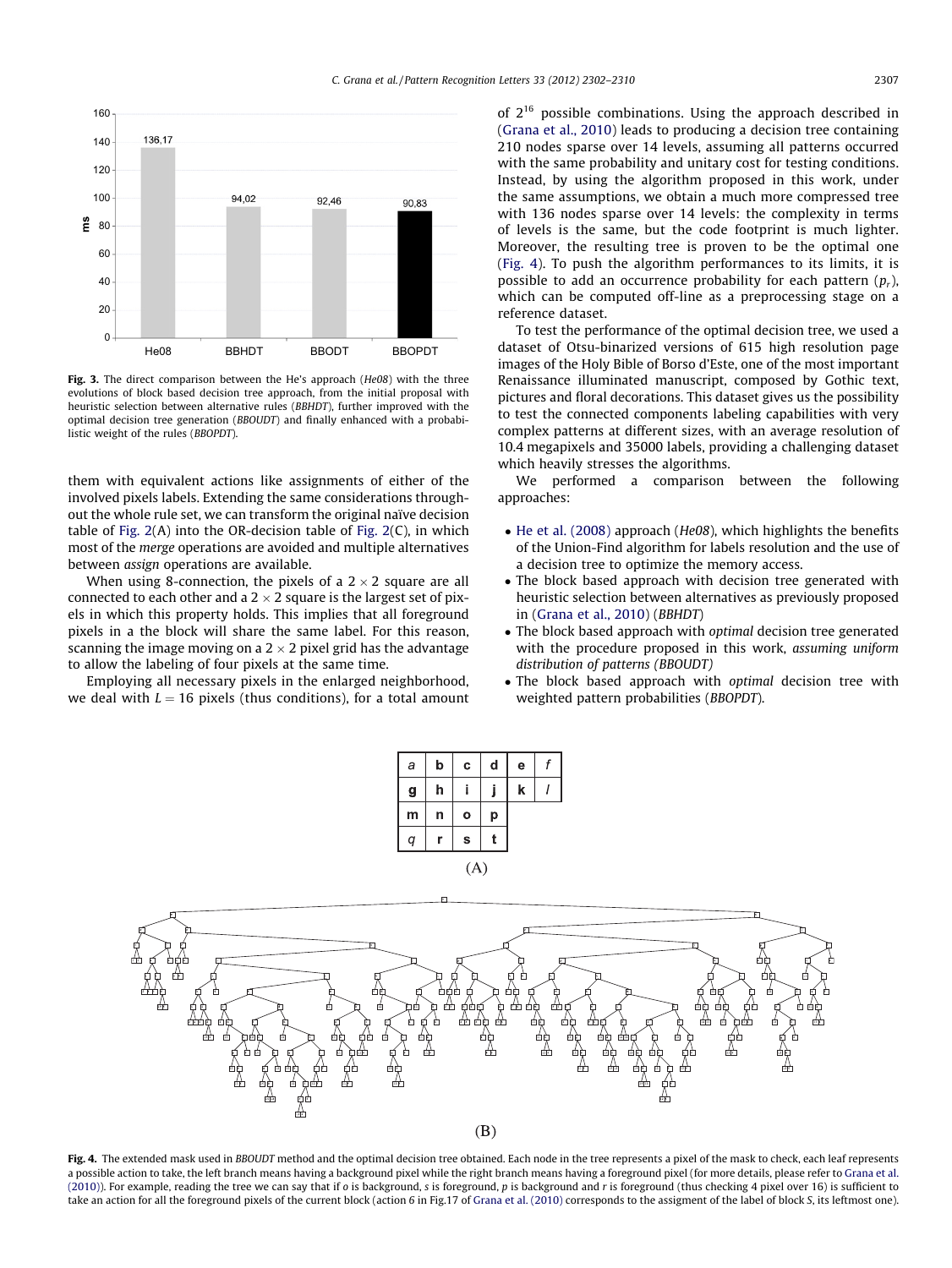<span id="page-6-0"></span>

| P <sub>9</sub> |          | $P2$ $P3$ |  | $P0$   P1   P2   P3                                             |  |
|----------------|----------|-----------|--|-----------------------------------------------------------------|--|
|                | P8 P1 P4 |           |  | P4 P5 P6 P7                                                     |  |
|                |          |           |  | P8 P9 P10 P11                                                   |  |
| P7             |          | P6 P5     |  | P <sub>12</sub> P <sub>13</sub> P <sub>14</sub> P <sub>15</sub> |  |

Fig. 5. Pixel masks used in ZS and HSCP algorithms. For the ZS algorithm, the numbering is given by the authors, while for the HSCP we numbered the pixels in the  $4 \times 4$  neighborhood in row major ordering, starting from P0, with current pixel being P5.

For each of these algorithms, the median time over five runs is kept in order to remove possible outliers due to other tasks performed by the operating system. All algorithms of course produced the same labeling on all images, and a uniform cost is assumed for condition testing. The tests have been performed on a Intel Core 2 Duo E6420 processor, using a single core for the processing. The code is written in C++ and compiled on Windows 7 using Visual Studio 2008.

As reported in [Fig. 3,](#page-5-0) we confirm the significant performance speedup of the BBHDT, which shows a gain of roughly 29% over the previous state-of-the-art approach of He et al.. The optimal solution proposed in this work (BBODT) just slightly improves



Fig. 6. Decision trees for ZS and HSCP thinning algorithms. As for labeling, nodes represent pixels to check, leafs represent actions to take, that in the case of thinning are limited to keep (1) or remove (2) the current pixel. The left branch means having a background pixel while the right branch means having a foreground pixel. Nodes labeled with  $k$  in the ZS algorithm, depend on the iteration being performed.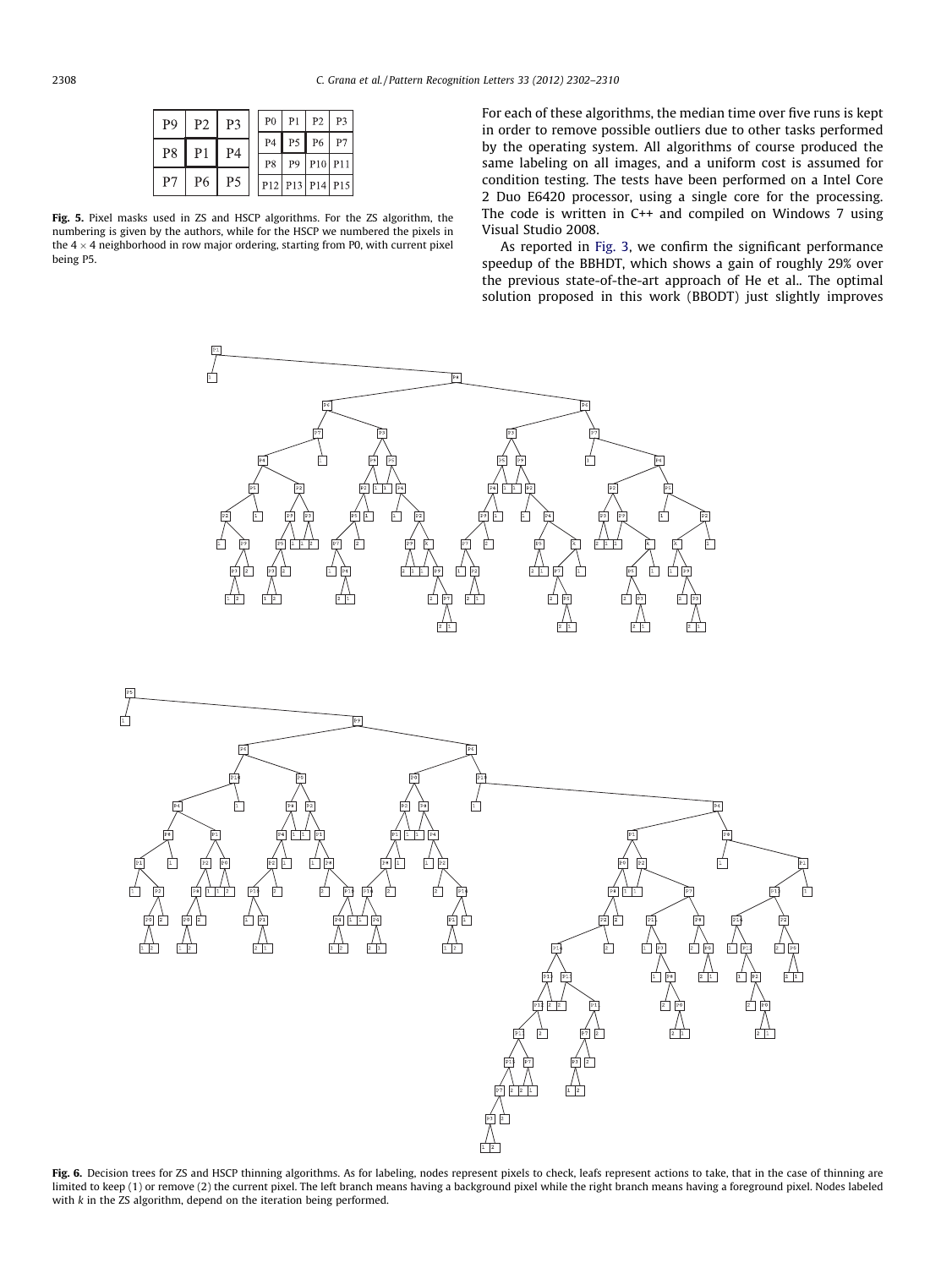<span id="page-7-0"></span>the performance of the algorithm. With the use of the probabilistic weight of the rules, in this case computed on the entire dataset, we can push the performance of the algorithm to its upper bound, showing that the optimal solution gains up to 3.4% of speedup over the original proposal. This last result, suggests that information about pattern occurrences should be used whenever available, or produced if possible.

Source code and datasets used in this tests are publicly available online [ImageLab and datasets \(2012\)](#page-8-0). Both the machine and the datasets are the same used in (Grana et al., 2010).

#### 4.2. Image thinning

Thinning is a fundamental algorithm, often used in many computer vision tasks, such as document images understanding and OCR. A lot of algorithms have been detailed in literature to solve the problem, both in sequential or parallel fashion (according to the classification proposed by [Lam et al. \(1992\)](#page-8-0)).

One the most famous algorithms was proposed by [Zhang and](#page-8-0) [Suen \(1984\).](#page-8-0) The algorithm (ZS) consists in a two subiterations procedure in which a foreground pixel is removed if a set of conditions is satisfied. Starting from the current pixel  $P_1$ , the neighboring pixels are enumerated in clockwise order as shown in [Fig. 5.](#page-6-0)

Let  $k = 0$  during the first subiteration and  $k = 1$  during the second one. Pixel  $P_1$  should be removed if the following conditions are true:

a.  $2 \leq B(P_1) \leq 6$ b.  $A(P_1) = 1$ c.  $P_2 * P_4 * P_6 = 0$  if  $k = 0$ c'.  $P_2 * P_4 * P_8 = 0$  if  $k = 1$ d.  $P_4 * P_6 * P_8 = 0$  if  $k = 0$ d'.  $P_2 * P_6 * P_8 = 0$  if  $k = 1$ 

where  $A(P_1)$  is the number of 01 patterns in clockwise order and  $B(P_1)$  is the number of non zero neighbors of  $P_1$ .

[Holt et al. \(1987\)](#page-8-0) algorithm (HSCP) is built on the ZS algorithm by defining an edge function  $E(P)$  which returns true if, browsing the neighborhood in clockwise order, there are one or more 00 patterns, one or more 11 patterns and exactly one 01 pattern. The algorithm thus has a single type of iteration which removes a foreground pixel if the following conditions are true:

| 1. $E(P_1) = 1$                   |
|-----------------------------------|
| 2. $E(P_4) * P_2 * P_6 = 0$       |
| 3. $E(P_6) * P_8 * P_4 = 0$       |
| 4. $E(P_4) * E(P_5) * E(P_6) = 0$ |

It should be noted that the edge function requires checking all neighbors of the analyzed pixel, thus the window used by the HSCP algorithm has a size of  $4 \times 4$ . This algorithm reduces the number of iterations required, but the need to access more pixels makes it slower when implemented on sequential machines (Hall, 1989).

These thinning techniques can be modeled as decision tables in which the conditions are given by the fact that a neighboring pixel belongs to the foreground, and the only two possible actions are removing the current pixel or not. The ZS algorithm has also another condition, that is the value of subiteration index  $k$ . This results in a 9 conditions decision table for the ZS algorithm (512 rules) and 16 conditions (the pixels of a  $4 \times 4$  window) for HSCP algorithm (65536 rules). We ran the dynamic programming algorithm obtaining the two optimal decision trees shown in [Fig. 6.](#page-6-0) We ignored patterns probabilities in this test. These trees represent the best access order for the neighborhood of each pixel. The leaves of the trees are the two actions: 1 means ''do nothing'', while 2 means ''remove''. The left branch should be taken if the pixel

#### Table 1

Comparison of the different thinning strategies and algorithms.

|               | Average ms | Fastest (%) |
|---------------|------------|-------------|
| 7S            | 1633       |             |
| $7S + Tree$   | 1495       | 9           |
| <b>HSCP</b>   | 2493       | O           |
| $HSCP + Tree$ | 1371       | 91          |

referred in a node is background, otherwise the algorithm should follow the right one.

We compared the original ZS and HSCP with their version based on optimal decision trees. The procedures were used to thin a set of binary document images, composed by 6105 high resolution scans of books taken from the Gutenberg Project (Project Gutenberg, 2010), with an average amount of 1.3 millions of pixels. This is a typical application of document analysis and character recognition where thinning is a commonly employed preprocessing step.

The results of the comparison are reported in Table 1. The use of the decision trees significantly improves the performance of both ZS and HSCP algorithms. A second important result is that on average HSCP, despite being slower then ZS on sequential machines, becomes the fastest approach when the memory access is optimized with our proposal. In fact in 91% of the cases, it turns out to be the fastest solution, mainly because the overall cost of an iteration is strongly reduced, thus the low number of iterations becomes the key factor in its success. With respect to the original ZS technique, the tree based version is around 10% faster, while HSCP is improved of around a 45%. This is supported by the observation that the larger the window, the higher the saving can be. HSCP + Tree is around 20% faster than the original ZS approach.

#### 5. Conclusions

In this paper we presented a general modeling approach for local image processing problems, such as connected components labeling and thinning, by means of decision tables and decision trees. In particular, we leverage on OR-decision tables to formalize the situation in which multiple alternative actions could be performed, and proposed an algorithm to generate an optimal decision tree from the decision table with a formal proof of optimality. The experimental section evidence how our approach can lead to faster results than other techniques proposed in literature, and more importantly suggests how this methodology can be successfully applied to a lot of similar problems.

In particular, future works will be related to the application of this approach to the field of mathematical morphology, where opening and closing may definitely be good candidates for optimization. The main limit now is the need of using expanded decision tables, which quickly become intractable, as the number of pixels in the neighborhood surpasses the 18 elements. So a solution able to deal with 25 pixels ( $5 \times 5$  neighborhood) is required.

#### References

- Di Stefano, L., Bulgarelli, A., 1999. A simple and efficient connected components labeling algorithm, in: International Conference on Image Analysis and Processing, pp. 322–327.
- Galil, Z., Italiano, G.F., 1991. Data structures and algorithms for disjoint set union problems. ACM Comput. Surveys 23, 319–344.
- Grana, C., Borghesani, D., Cucchiara, R., 2010. Optimized block-based connected components labeling with decision trees. IEEE Trans. Image Process. 19, 1596– 1609.
- Grana, C., Montangero, M., Borghesani, D., Cucchiara, R., 2011. Optimal decision trees generation from or-decision tables, in: Image Analysis and Processing – ICIAP 2011, vol. 6978, Ravenna, Italy, pp. 443–452.
- Project Gutenberg. [<http://www.gutenberg.org>.](http://www.gutenberg.org) 2010.
- Hall, R.W., 1989. Fast parallel thinning algorithms: parallel speed and connectivity preservation. Comm. ACM 32, 124–131.